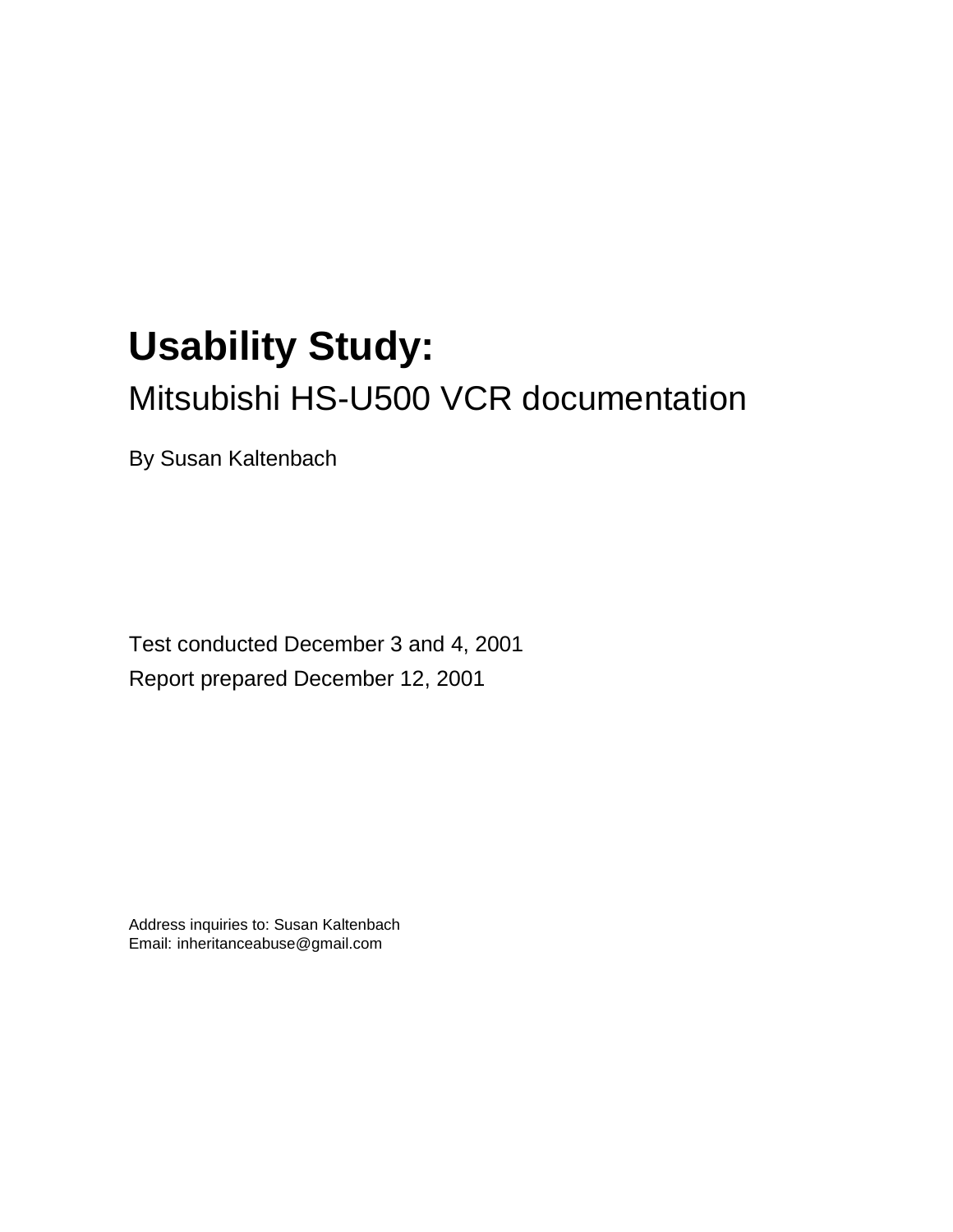#### <span id="page-1-0"></span>**Executive Summary**

This report documents the findings of a usability study of supporting documents for the Mitsubishi HS-U500 VCR. A total of four (4) participants were given two (2) tasks to perform on the VCR. Measurements were taken of the total elapsed time for task completion for each of the two tasks. A post-questionnaire was administered and feedback was solicited to generate comments about the Mitsubishi HS-U500 VCR.

Positive aspects of the Mitsubishi HS-U500 supporting documentation include:

- Participants rated using the VCR remote control as "easy" or "very easy."
- All participants found the VCR's on-screen menus helpful.
- Seventy-five percent (75%) of participants rated the overall programming of the VCR "easy."
- Participants found on-screen menu settings most helpful for recording a program

Areas identified as needing improvement in the supporting documentation included:

- Instructions for setting time in the owner's manual Table of Contents is difficult to find.
- Fifty percent (50%) of users found the layout of the owner's manual Table of Contents text difficult to read
- Fifty percent (50%) of users were unable to confirm a successful operation when recording a program

Based on the usability problems identified during this test, we recommend

- Updating the organization of the owner's manual so that it is structured more clearly with categories matching the VCR users' mental map of functions.
- Improving the formatting of the Table of Contents for better legibility.
- Providing a confirmation message after performing a function when using the VCR onscreen menus.

Susan Kaltenbach December 12, 2001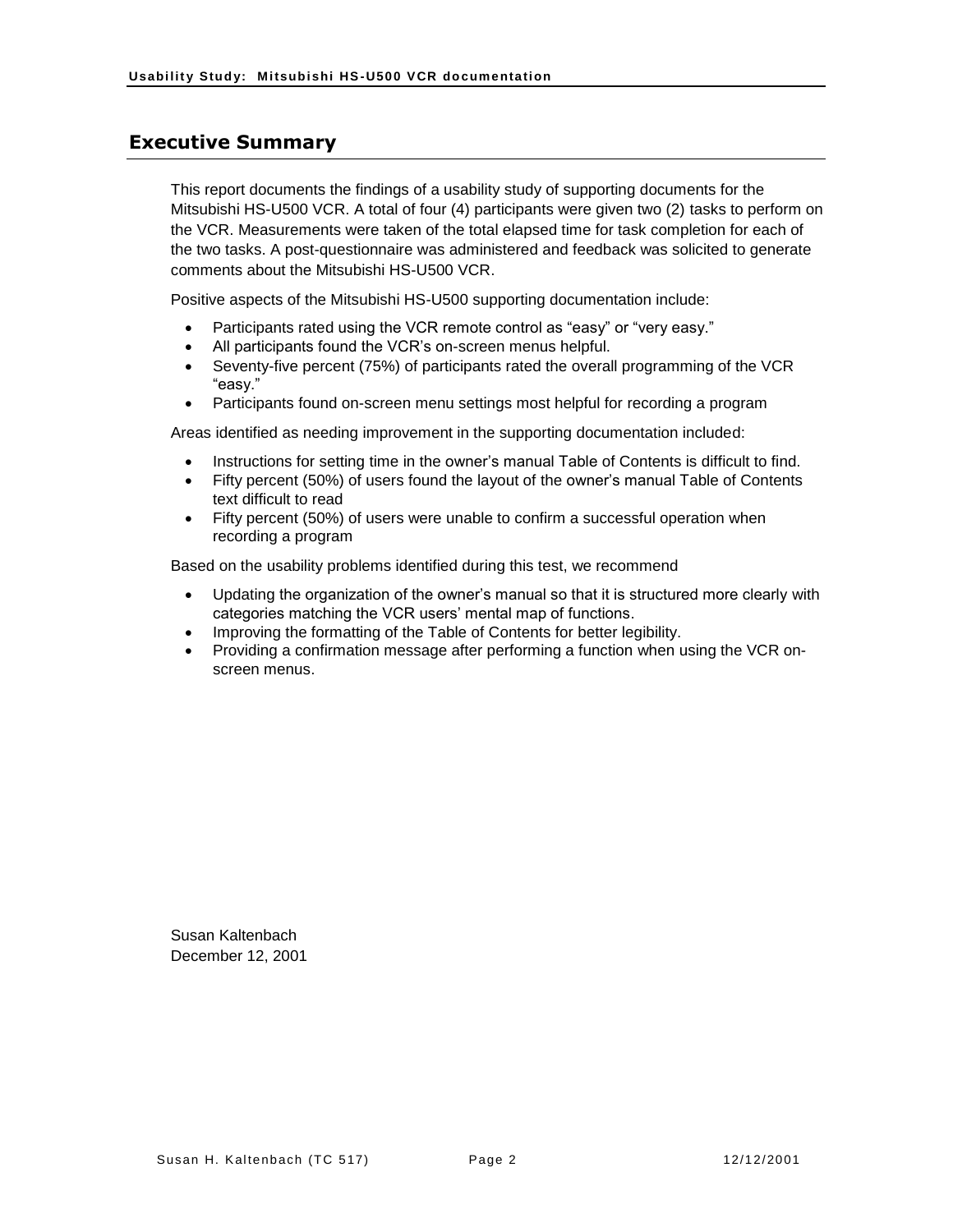| Appendix F: Log of actions performed _______ Error! Bookmark not defined. |    |
|---------------------------------------------------------------------------|----|
| References:                                                               | 17 |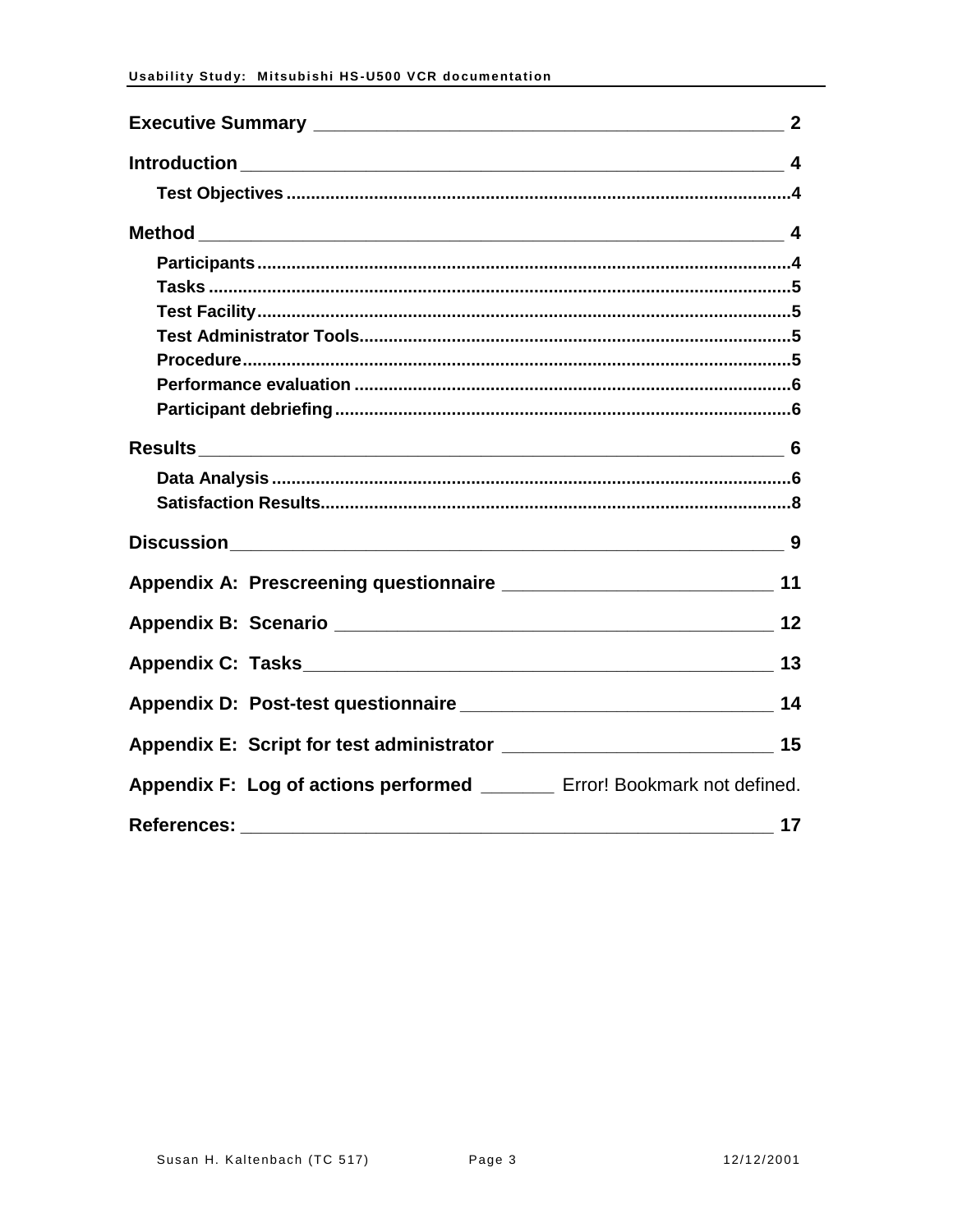#### <span id="page-3-0"></span>**Introduction**

The Mitsubishi HS-U500 VCR offers standard VCR functionality for playing and recording a videocassette. It has a user interface oriented around the device's remote control. The product is packaged with an owner's manual for supporting documentation. This product is intended for the consumer market for home use.

Our usability test focused on determining if the participant's needs were met by support documentation supplied by the manufacturer. Specific metrics for the usability evaluation are outlined in a later section.

#### <span id="page-3-1"></span>**Test Objectives**

This usability test focused on specific concerns as outlined below:

- Will users be able to perform the tasks of setting time and recording a program?
- Will the users think that the assigned tasks were easy to perform using the reference materials?
- Will users be able to successfully refer to the user manual/remote control interface during their operations?
- What problem-solving approach will they use during the procedure?
- Which reference method do users rely on the most: the user manual or the remote control interface?

#### <span id="page-3-2"></span>**Method**

#### <span id="page-3-3"></span>**Participants**

A total of four (4) participants were selected through an open recruitment via e-mail in the University of Washington Technical Communications department. All participants were students currently enrolled in that college and program.

Participant characteristics were screened via a pre-test questionnaire. All participants reported five (5) years or more experience using a VCR, and were either "very comfortable" or "comfortable" using a VCR.

|               | Used a<br><b>VCR</b> | <b>Played tapes</b><br>on VCR | <b>Used VCR to record</b><br>future programming |
|---------------|----------------------|-------------------------------|-------------------------------------------------|
| Participant 1 |                      |                               | N                                               |
| Participant 2 |                      |                               |                                                 |
| Participant 3 |                      |                               |                                                 |
| Participant 4 |                      |                               |                                                 |

Table 1: Participant profile for usability study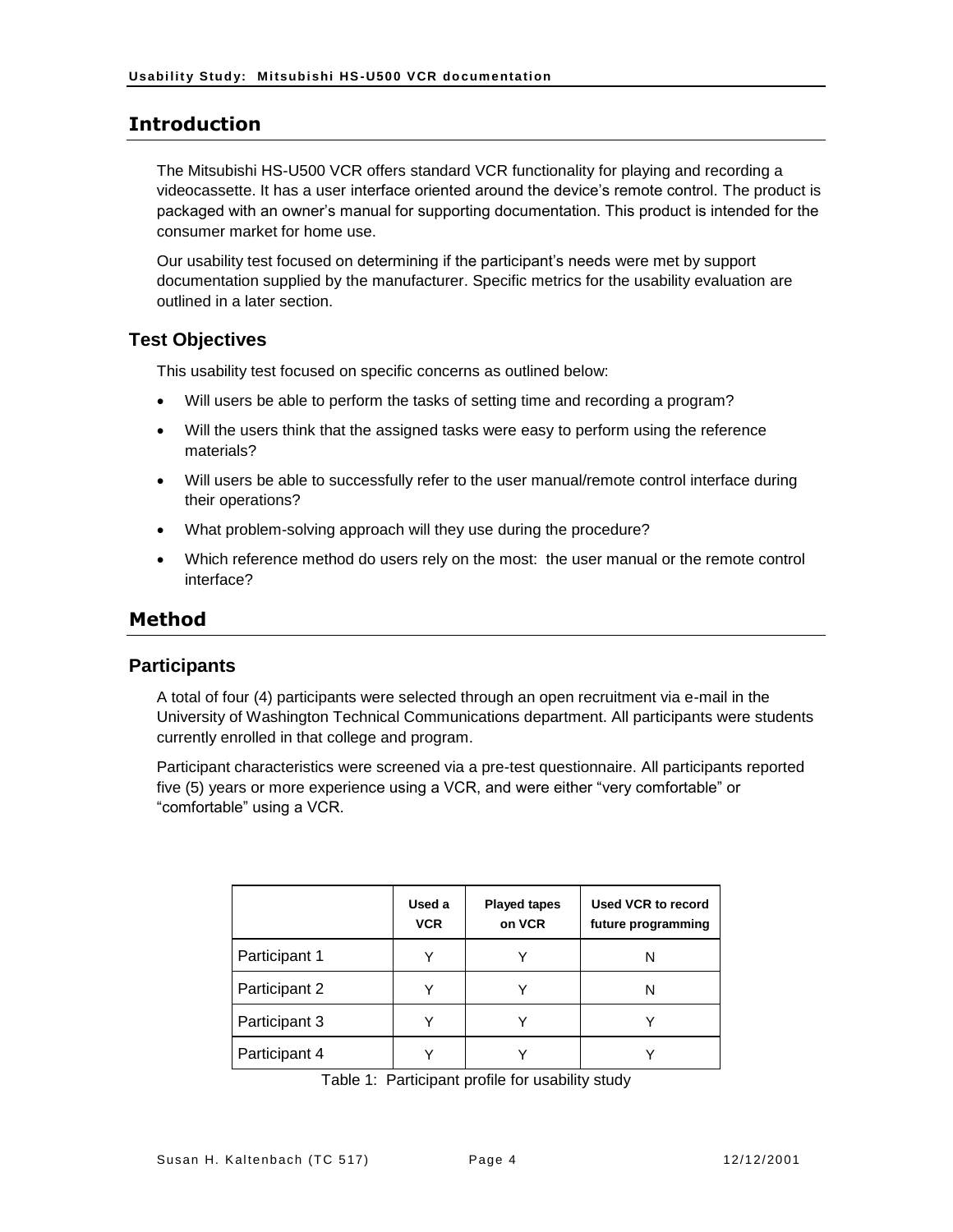#### <span id="page-4-0"></span>**Tasks**

Participants were given a scenario sheet describing their role. They were identified as sports fans that needed to use their VCR to program an upcoming sports event. Two tasks were then performed under this scenario.

The first task was to set the time for the VCR. The second task was to set programming for the VCR to record a future broadcast. These two tasks were selected as representative of essential functions in operating a VCR, and popular opinion often describes these VCR functions as problematic.

Participants completed the tasks while being recorded on video. The tester observed their performance in a non-intrusive manner. Participants were also instructed to use the think-aloud protocol during task performance.

The total time elapsed for completion of each task was recorded. Tasks were judged accomplished only when the participant identified that they had successfully performed the task. All participants were instructed to let the tester know when they were done. This selfacknowledgement is important when dealing with feedback of completed functions, which will be discussed later.

#### <span id="page-4-1"></span>**Test Facility**

The usability test took place in Room 201 of Loew Hall at the University of Washington campus. This room was a regular classroom that already contained a TV/VCR setup in place. The Mitsubishi HS-U500 VCR was connected to the existing TV. All on-screen menus were displayed on this TV. All tests were performed by the participant and tester with no other room occupants.

#### <span id="page-4-2"></span>**Test Administrator Tools**

For performance of this test, the tester used the following materials (see Appendices):

- **Pre-test questionnaire.** The participants were screened when they arrived for the test by use of a pre-test questionnaire.
- **Consent form.** Participants completed this form to provide their consent for use of their voice and image in report(s) of this test.
- **Scenarios.** A scenario sheet was given to test participants for performance of the two tasks. This scenario identifies their role, and what their motivation is in performing tasks.
- **Task sheets**. Two tasks were presented on two different sheets of paper: (1) Set the time on the VCR, and (2) Program the VCR to record a future broadcast.
- **Post-test questionnaire**. This form allowed participants to share their opinions on the product's usability.
- **Tester script.** The tester script was used by the tester for interaction with the participant.
- **Log of actions performed.** A log sheet for Tasks 1 and 2 was used, taking note of (1) The time the work started, (2) the methodology (owner's manual, remote control, etc.) being used by the participant to perform the task.

#### <span id="page-4-3"></span>**Procedure**

Participants received a short scripted introduction and orientation. The purpose and objective of the usability test was explained. Participants were assured that their personal performance was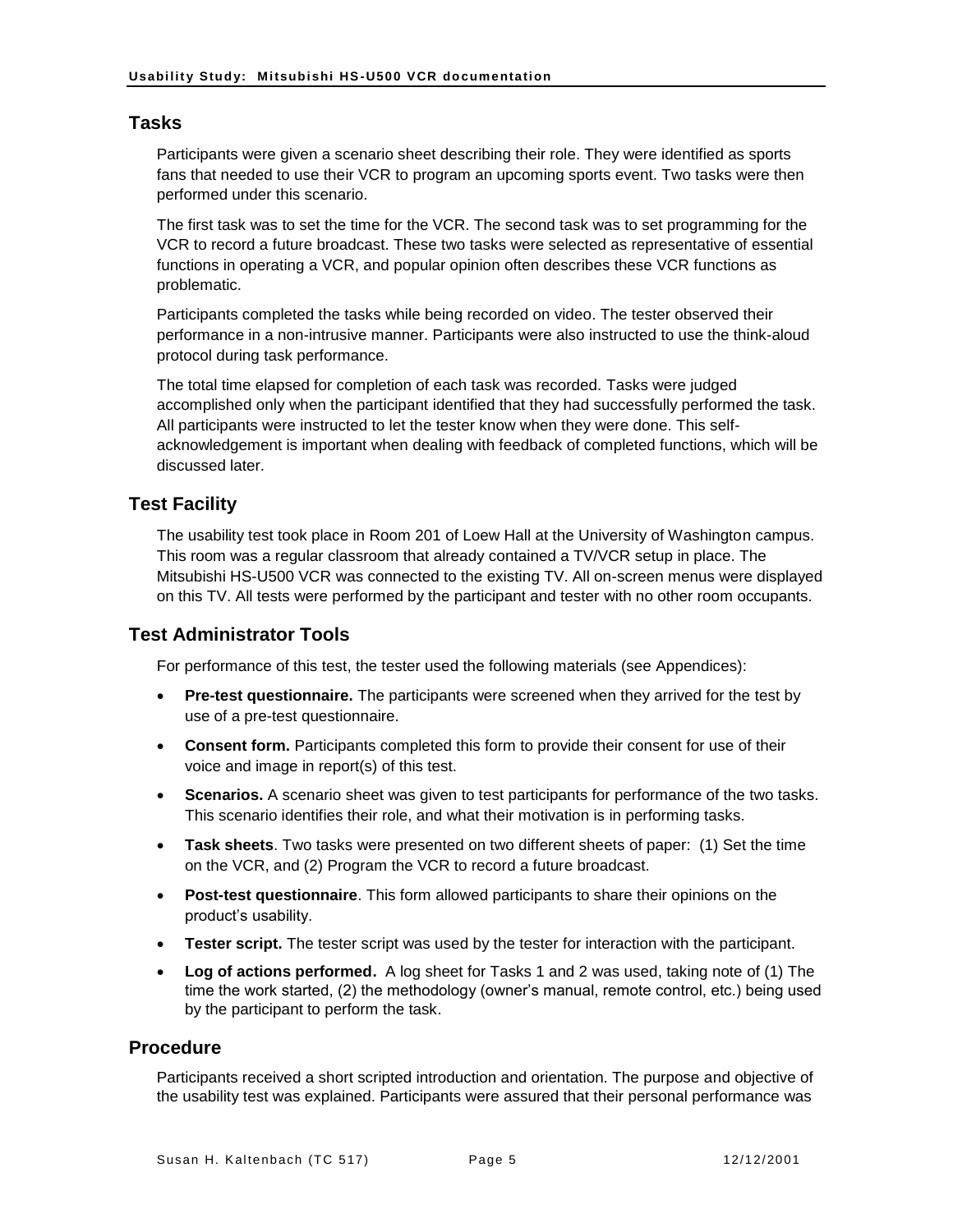not being measured. They were informed that the focus was on possible shortcomings of the device and supporting documentation. The participants were informed that they were being observed and videotaped and asked to sign the consent form.

- The participants were asked to sit down in front of the VCR, user manual, remote control and television, and to complete the pre-test questionnaire and the consent form.
- From a tester script, the tester explained the nature of the usability test and how it proceeded. The tester then demonstrated the talk-aloud protocol by performing a task while using the protocol.
- The participant received the scenario sheet, and was asked if they understood it.
- The tester presented the participant with the first task sheet.
- The tester sat at a location visible to the participant only by their peripheral vision. This allowed the tester to observe the participant and prompt when the think-aloud protocol is not being observed.
- After completion of Task 1, the participant was given the second task sheet.
- After Task 2 was completed, the participant was asked to complete a post-test questionnaire.
- The tester also interviewed the participant for additional comments and opinions.

#### <span id="page-5-0"></span>**Performance evaluation**

Performance was evaluated by recording the total time elapsed for each assigned task. The ending time for the task was considered complete only when the participant self-identified that they were done.

#### <span id="page-5-1"></span>**Participant debriefing**

After the post-test questionnaire was completed, the participant was debriefed by the tester. This debriefing was also videotaped. Topics included:

- The participant's response to questions on the post-test questionnaire.
- Specific errors or problems the tester observed the participant making during the usability test.
- The participant was asked for spontaneous comments about the test experience.

Each individual was paid \$15 (cash) for their participation.

#### <span id="page-5-2"></span>**Results**

#### <span id="page-5-3"></span>**Data Analysis**

Data were collected from the participants' statements recorded on video, their total elapsed time to complete each task, and their responses to the post-test questionnaire and debriefing.

Data for total participant time for each test is presented below. Due to the small size of this participant group and the nature of data collected, no statistical analysis has been performed on the data except to provide the mean value for each total time elapsed.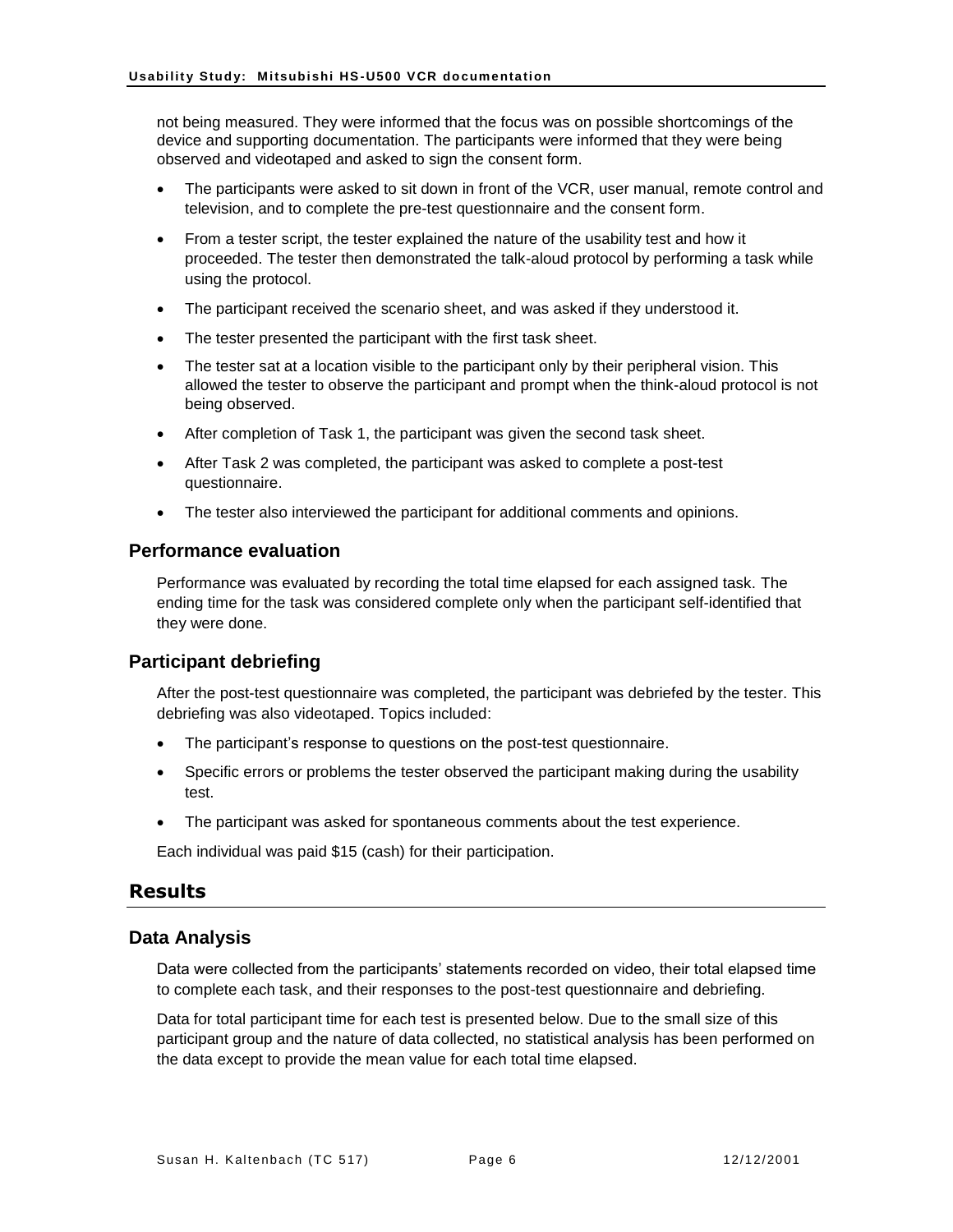Based on video logs of the start and stop time for task performance, below are the times recorded for each participant for each of the two tasks, along with a mean presented for comparison purposes only.

| Task 1: Setting the time |                            |                    |                          |  |  |  |
|--------------------------|----------------------------|--------------------|--------------------------|--|--|--|
| Participant:             | <b>Start Time</b><br>(PST) | Stop Time<br>(PST) | Total<br>Elapsed<br>Time |  |  |  |
| А                        | 5:46:25                    | 5:52:21            | 0:05:56                  |  |  |  |
| в                        | 5:44:45                    | 5:46:50            | 0:02:05                  |  |  |  |
| C                        | 6:09:18                    | 6:12:23            | 0:03:05                  |  |  |  |
| D                        | 6:37:22                    | 6:40:45            | 0:03:23                  |  |  |  |
| Mean                     |                            |                    | 0:03:37                  |  |  |  |

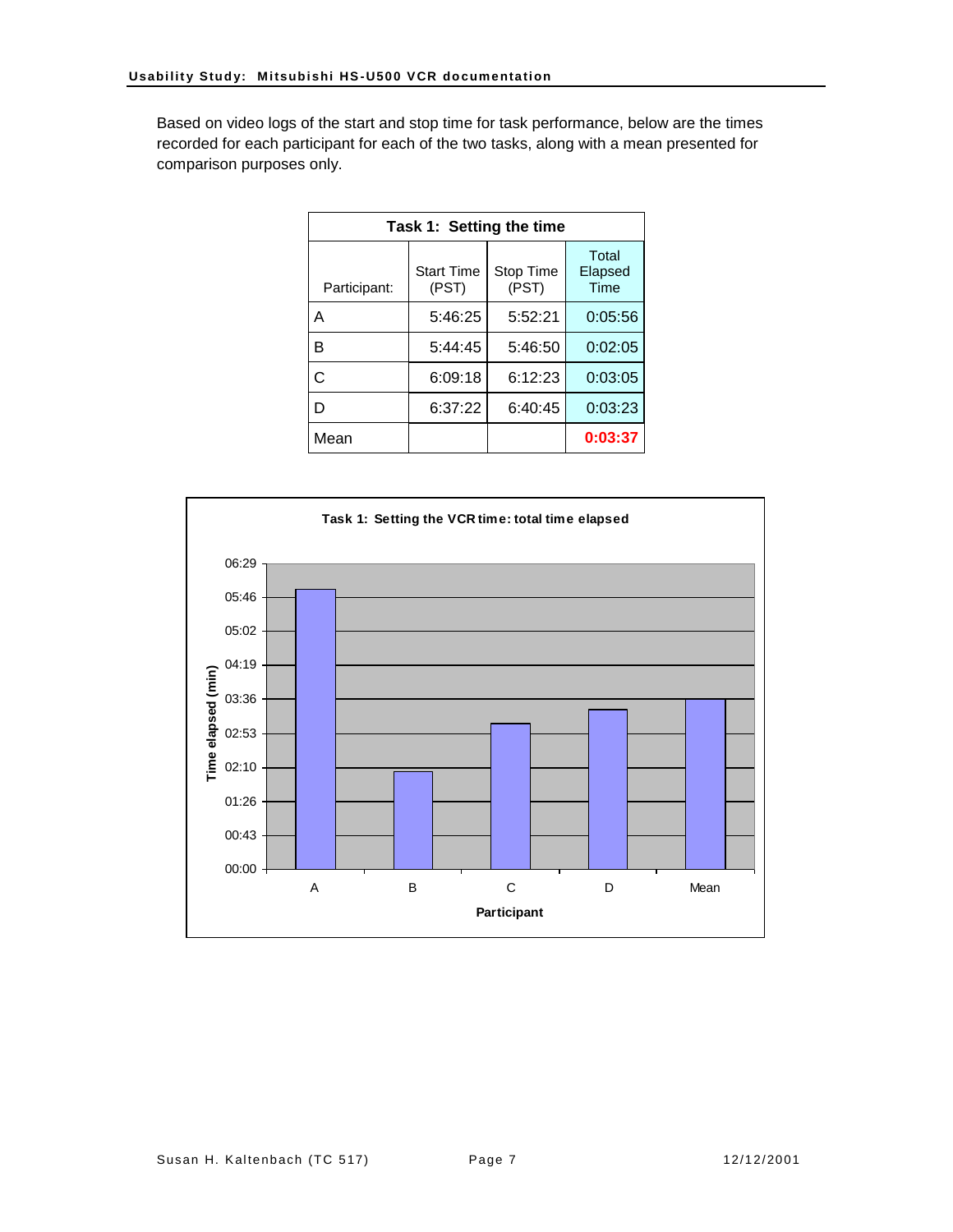| Task 2: Recording a Program |                            |                    |                          |  |  |  |  |
|-----------------------------|----------------------------|--------------------|--------------------------|--|--|--|--|
| Participant:                | <b>Start Time</b><br>(PST) | Stop Time<br>(PST) | Total<br>Elapsed<br>Time |  |  |  |  |
| А                           | 5:53:10                    | 5:56:15            | 0:03:05                  |  |  |  |  |
| R                           | 5:48:48                    | 5:50:10            | 0:01:22                  |  |  |  |  |
| C                           | 6:13:00                    | 6:14:46            | 0:01:46                  |  |  |  |  |
| D                           | 6:41:22                    | 6:42:44            | 0:01:22                  |  |  |  |  |
| Mean                        |                            |                    | 0:01:54                  |  |  |  |  |



#### <span id="page-7-0"></span>**Satisfaction Results**

 $\overline{a}$ 

|                                                      | Verv<br>easy | Easv | Neither | <b>Difficult</b> | Verv<br>difficult |
|------------------------------------------------------|--------------|------|---------|------------------|-------------------|
| Overall, programming the Mitsubishi HS-U500 VCR was: |              | 3/4  | 1/4     |                  |                   |

|                                                              | Verv<br>helpful | Helpful | Not<br>helpful |
|--------------------------------------------------------------|-----------------|---------|----------------|
| 2. Was the owner's manual helpful in setting the VCR's time? |                 | 2/3     |                |

**<sup>\*</sup>** Participant B did not use the owner's manual at any time during the test, and thus did not answer questions pertaining to the owner's manual.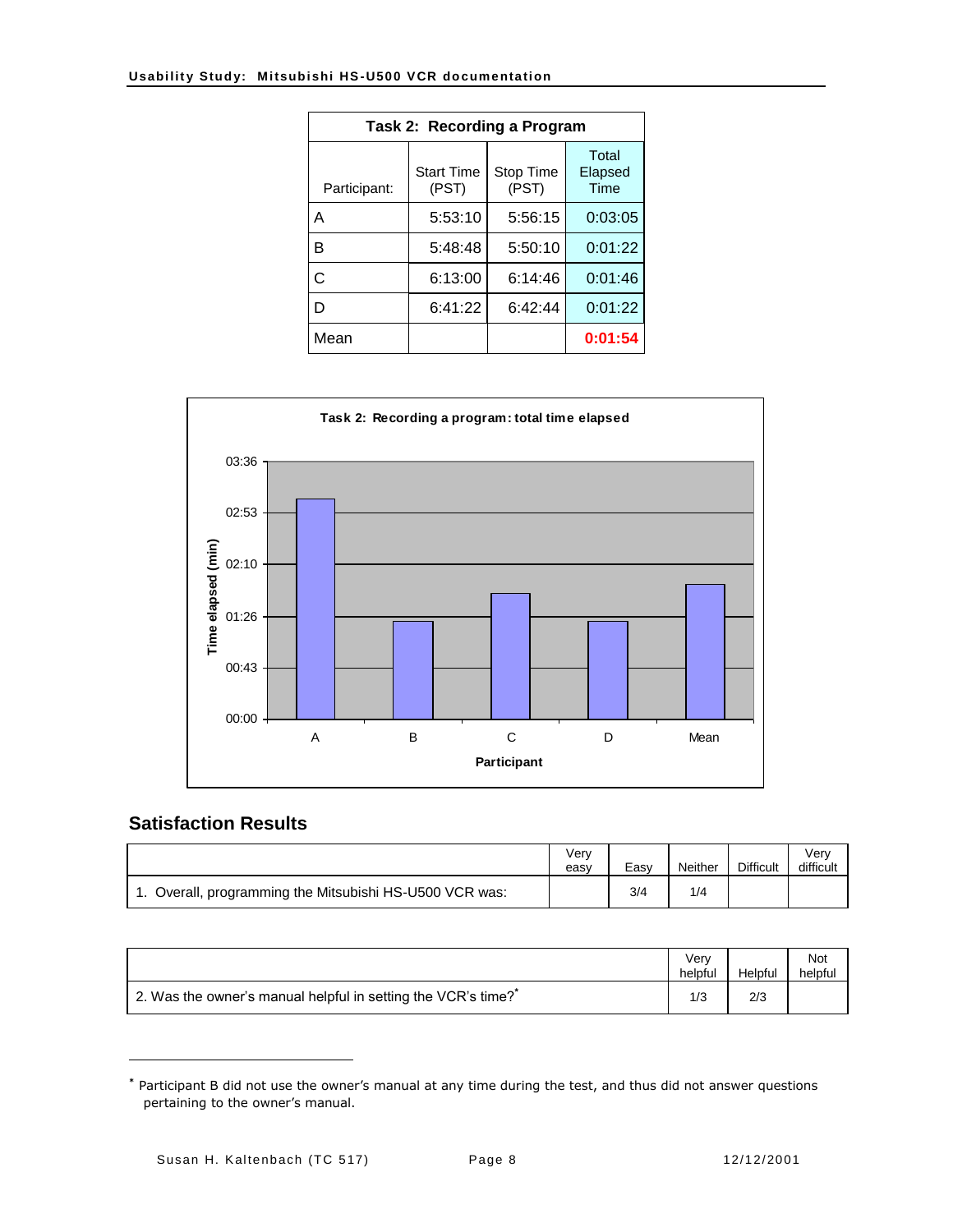|                                                                                     | Verv<br>helpful | Helpful | Not<br>helpful |
|-------------------------------------------------------------------------------------|-----------------|---------|----------------|
| 3. Was the owner's manual helpful in setting the VCR to record a future broadcast?* |                 | 2/3     | 1/3            |

|                                                            | Verv<br>easy | Easv | Neither | <b>Difficult</b> | Verv<br>difficult |
|------------------------------------------------------------|--------------|------|---------|------------------|-------------------|
| 4. Was it easy to find information in the owner's manual?* |              | 1/3  | 1/3     | 1/3              |                   |

|                                                              | Verv<br>easy | Easy | <b>Neither</b> | <b>Difficult</b> | Verv<br>difficult |
|--------------------------------------------------------------|--------------|------|----------------|------------------|-------------------|
| 5. Did you find operating the VCR remote control to be easy? | 2/4          | 2/4  |                |                  |                   |

|                                                          | Verv<br>helpful | Helpful | Not<br>helpful |
|----------------------------------------------------------|-----------------|---------|----------------|
| 6. Did you find the VCR's on-screen menus to be helpful? | 4/4             |         |                |

#### <span id="page-8-0"></span>**Discussion**

All participants were able to perform the assigned tasks, thus answering the first objective of this usability test: *Will users be able to perform the tasks*? Less certain is how helpful the printed owner's manual was in supporting their task performance.

**Finding information in the manual was a problem for all manual readers**. Of the three participants who used the printed owner's manual, two found the instructions difficult to locate for Task 1, *Setting the VCR time*. Also, two out of three participants found it difficult to read the Table of Contents. These participants commented on typographical and graphic layout issues that could contribute to the problem.

Importantly, after finding the instructions, **a majority of the manual-using participants found the manual helpful in performing both tasks**, answering the second objective of this test: *Will the users think that the assigned tasks were easy to perform using the reference materials*?

**None of the manual-using participants had trouble referring from the manual to the onscreen menu when using the remote control**, and the two supporting components worked together well. Participant C commented that having illustrations of the on-screen menu inside the printed owner's manual made referring back and forth much easier. This answers another objective: *Will users be able to successfully refer to the user manual/remote control interface during their operations?*

Results were highly diverse for the objective: *What problem-solving approach will they use during the procedure*. For example, participant D was able to quickly find the information in the Table Contents for Task 1, *Setting the VCR time,* while participants A and C had more difficulty.

These two latter participants viewed the manual as an ongoing narrative, and expected the information presented to follow that narrative. They both had a mental model that the first step "their" new VCR would need was to set the VCR time, and so such a function would appear at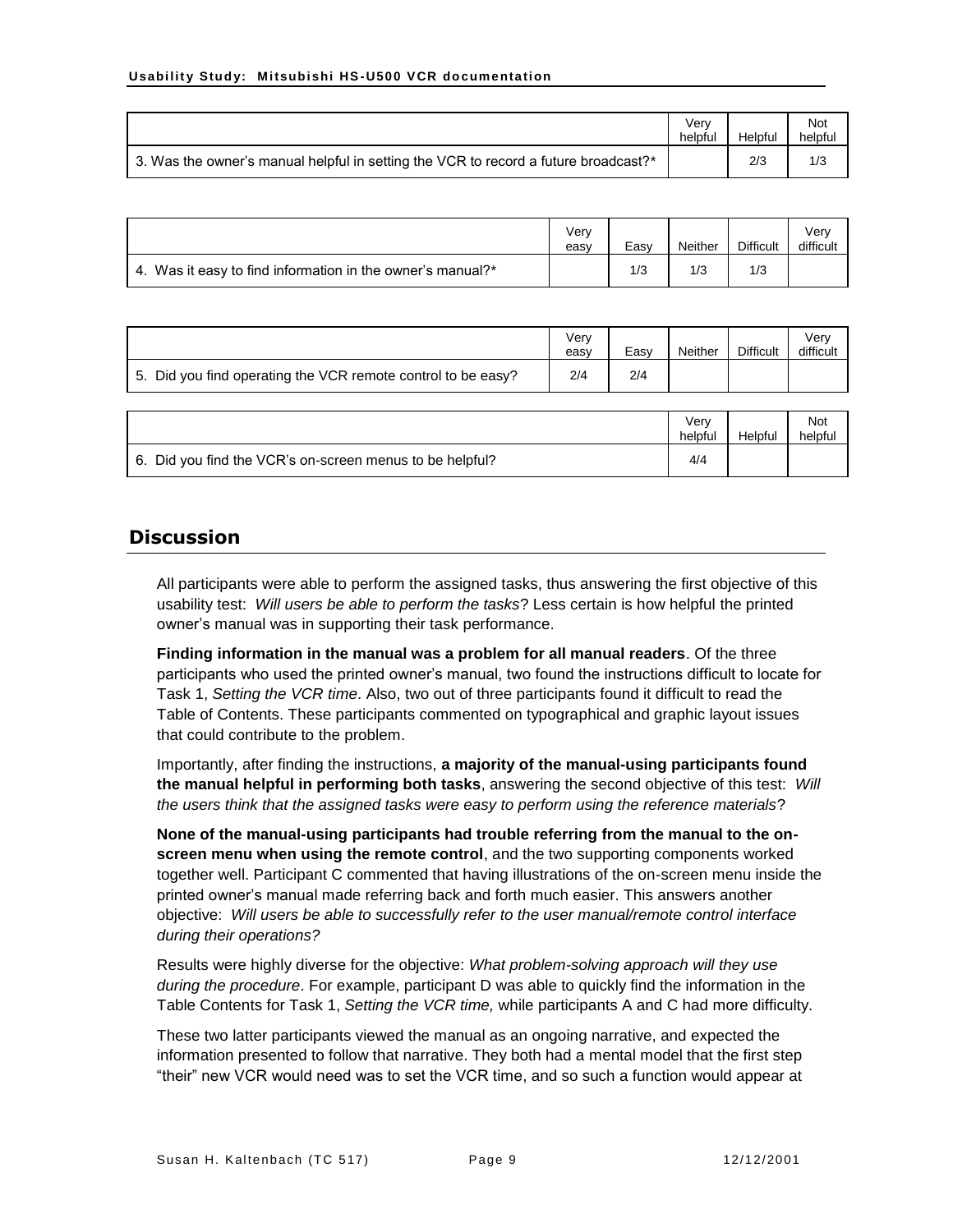the beginning of the manual. As a result, these participants tried to discover evidence of the narrative that would support their mental model.

*Participant A: So, I'm going to use the user's manual to complete task one, and since we're going to change the time on the VCR, I'm going to go to the Table of Contents and look for something telling me how to change the VCR time…well, I must have missed it somewhere…so I'll look through the list of chapters again to see if maybe I passed it over…*

(after 1 min 20 sec) *So I guess it doesn't really say "time," so – setting up your VCR for the first time – I'm assuming that it (the setting time instructions) will be on page 19…(Starts reading on page 19 and flips pages)…*

(after 1 minute) *Good lord, page 29 finally…*

*Participant C: I'm going to find the table of contents in here, and I'm going to try to find how to set the time on the VCR, and I'd expect it to be somewhere near the beginning, and … and I'm looking…desperately, frantically searching…and I'm not seeing it. I'd expect it to be somewhere near the beginning…*

These two participants were unable to find information because of their adherence to their mental model of what new VCR instructions should consist of. Participant D, however, had no problem finding the instructions for setting time,

There was also a highly diverse response to the objective: *Which reference method do users rely on the most – the user manual or the remote control interface?* While three of the four participants used the owner's manual Table of Contents to find information, participant B never used the owner's manual.

After reading the task sheet, participant B used the remote control in performing tasks without ever reading the owner's manual. This was the participant's natural way of performing tasks. Significantly, participant B had a dramatically lower elapsed time (0:02:05) to perform Task 1 than the other users.

When performing Task 2, all users began to rely heavily on the remote control and on-screen menus to program a future broadcast. **Participants A, B and D used the remote control exclusively to perform this task**, while participant C referred back and forth from manual to onscreen menu to perform the task.

It is important to note that when participants used the remote exclusively to record a program without referring to the user's manual, their time scores were not only lower than Task 1 scores, but they were closer to the mean. It took less time to set programming to record a future broadcast than to set the VCR time because they used the remote control exclusively.

However, after performing Task 2, fifty percent (50%) of participants were unable to identify that they had completed the task successfully. These participants then repeated the same procedural steps until they saw evidence of their prior programming displayed. Only then could they identify that they had completed the task.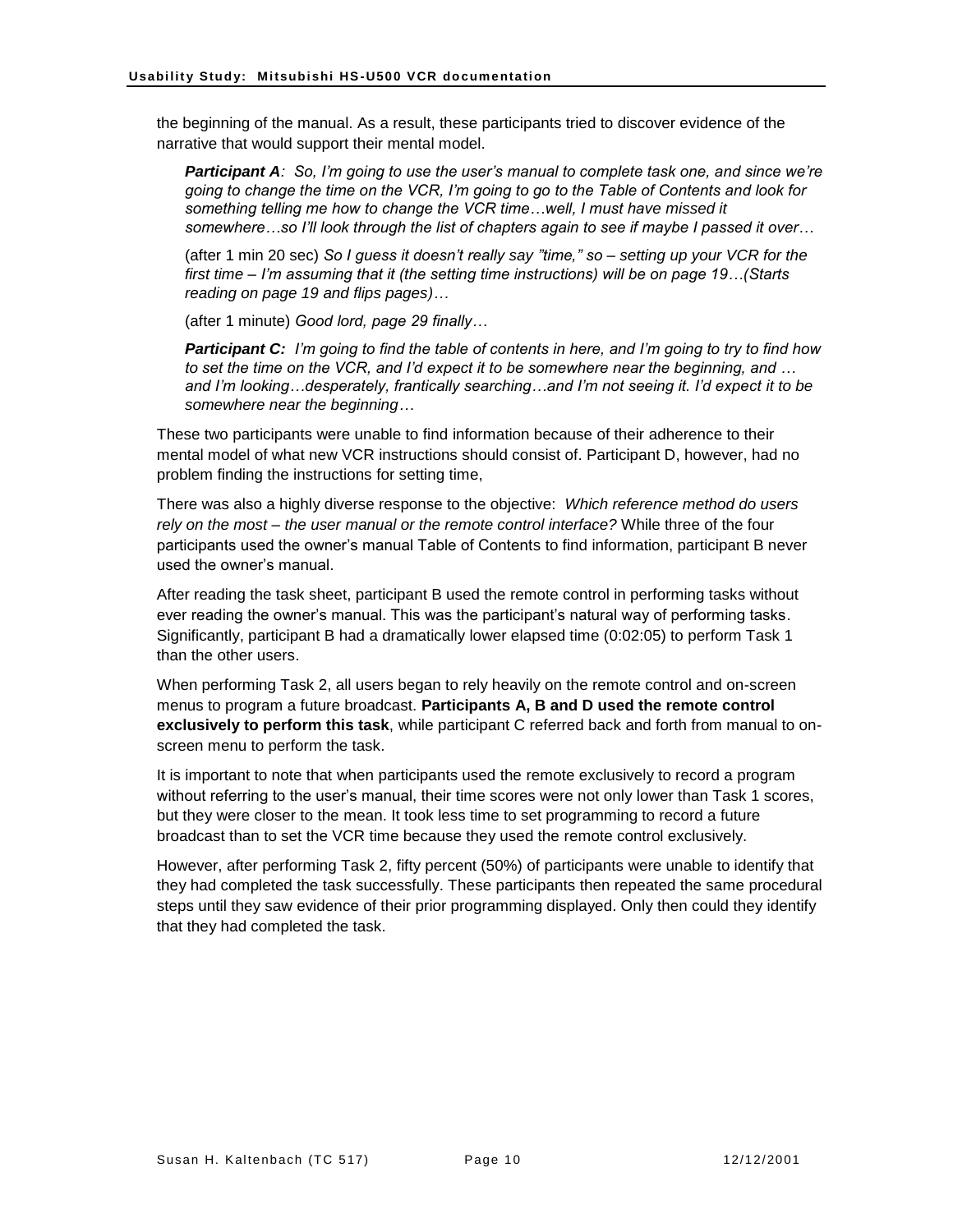# <span id="page-10-0"></span>**Appendix A: Prescreening questionnaire**

# **Usability participant questionnaire**

# **Your personal information**

Name:

e-mail address:

Contact phone number:

|                                          | Your experience using a VCR                                                                |                      |                                                       |                    |
|------------------------------------------|--------------------------------------------------------------------------------------------|----------------------|-------------------------------------------------------|--------------------|
| Have you used a VCR in the past?         |                                                                                            |                      | How many years of experience do you have using a VCR? |                    |
| $()$ Yes<br>( ) No                       |                                                                                            | () Six months        |                                                       |                    |
|                                          |                                                                                            | $( ) 1$ to 2 years   |                                                       |                    |
|                                          |                                                                                            | $( ) 3$ to 5 years   |                                                       |                    |
|                                          |                                                                                            | () more than 5 years |                                                       |                    |
|                                          | Using the checklist below, please let me know what you have used your VCR for in the past: |                      |                                                       |                    |
|                                          | () Watch pre-recorded tapes (movies, programs, etc.)                                       |                      |                                                       |                    |
|                                          | () Record programming as it is playing (hitting "record" button during a program)          |                      |                                                       |                    |
|                                          | () Program VCR to record a show in the future                                              |                      |                                                       |                    |
| How comfortable do you feel using a VCR? |                                                                                            |                      |                                                       |                    |
| Very comfortable                         | Somewhat comfortable                                                                       | Neutral              | Somewhat uncomfortable                                | Very Uncomfortable |
|                                          |                                                                                            |                      |                                                       |                    |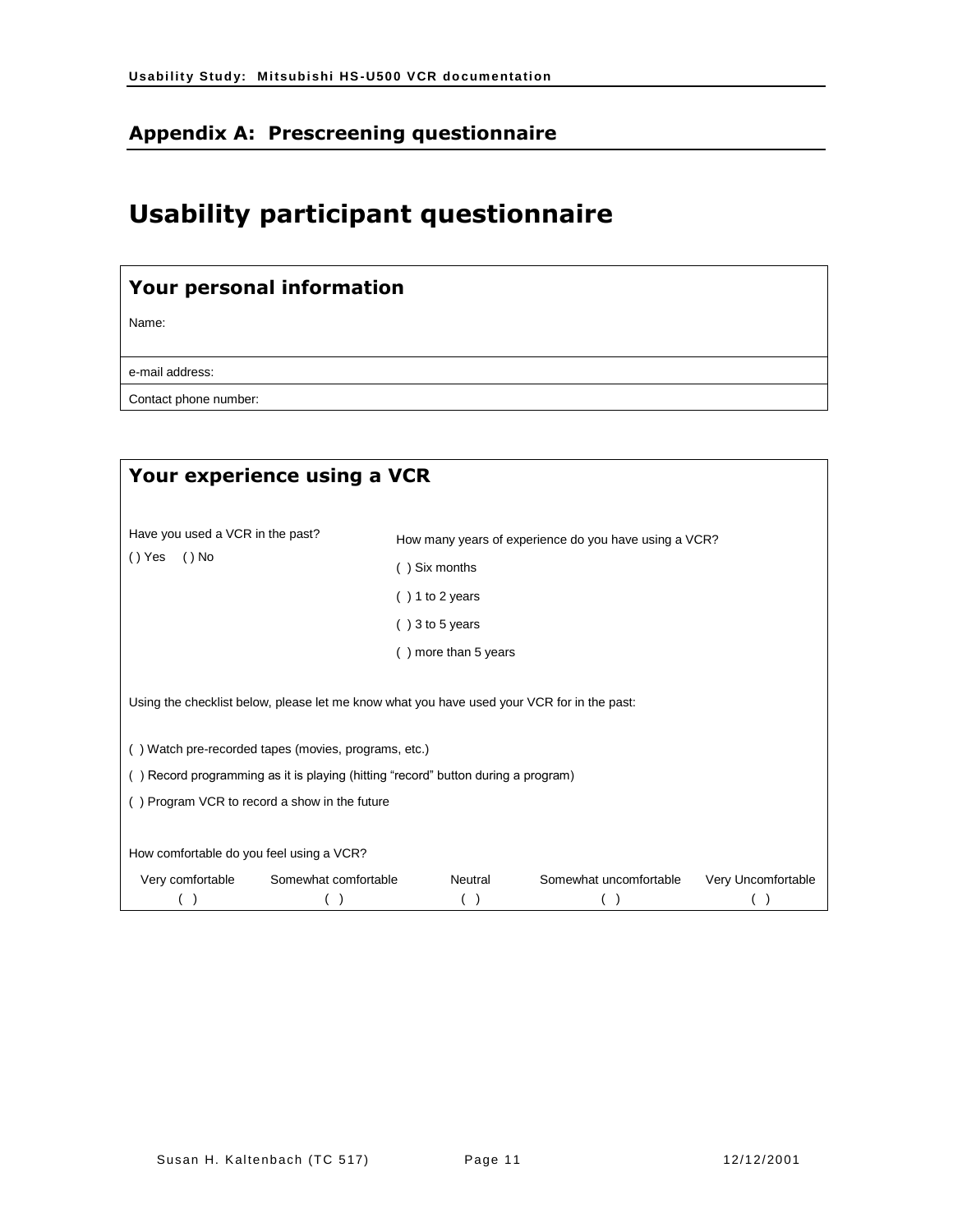#### <span id="page-11-0"></span>**Appendix B: Scenario**

# **The scenario:**

You are a hockey fan. You notice that the 2001 Stanley Cup playoff is scheduled to be broadcast on June 10<sup>th</sup> at 8:00 pm on channel 13. But you will be out of town visiting your mother-in-law on that day, and you won't be able to watch the game at her house. (Your mother-in-law is not a hockey fan.)

You will use your Mitsubishi HS-U500 VCR to program the upcoming Stanley Cup match so that you can watch it when you return home later.

Do you have any questions?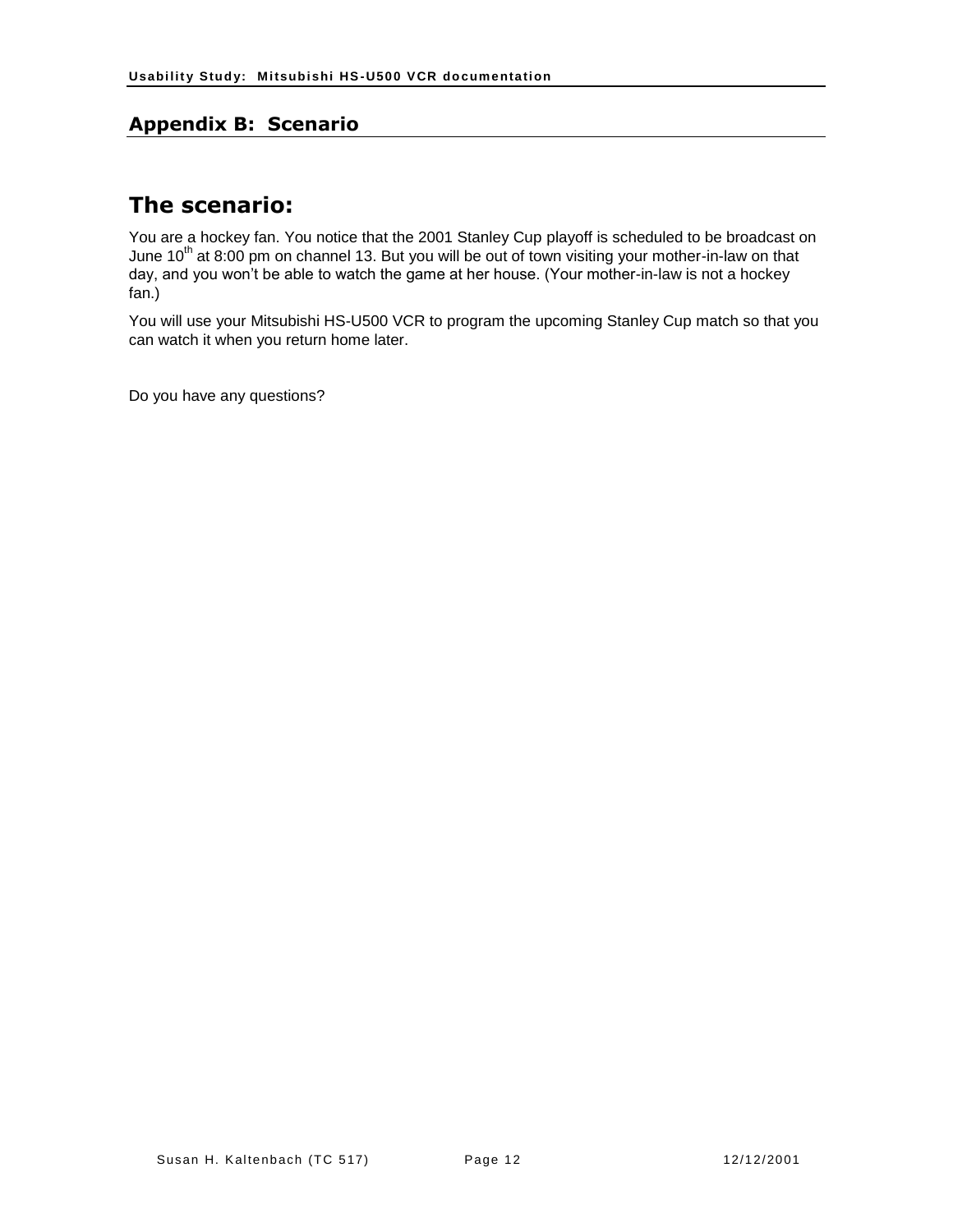## <span id="page-12-0"></span>**Appendix C: Tasks**

#### **Task 1**

In order to record future broadcasts, you will first need to set the correct time on your VCR.

During this task, remember to think aloud as you work.

- 1. Change the time on the VCR to the correct time now. (NOTE: You can approximate what time it is right now.)
- 2. Use the owner's manual, the remote control, or any other materials you have on hand for instructions.
- 3. Do not ask me (your tester) to give you help following the instructions. This task tests whether the materials are sufficient to set the VCR time by yourself only.

Please tell me when you have completed task 1.

Do not proceed until I ask you to move on.

# **Task 2**

You are now ready to program your VCR to record the Stanley Cup match which will be broadcast in the future.

The information you need to program the VCR is:

| Day of the Week: | Sunday        |
|------------------|---------------|
| Date:            | June 10, 2001 |
| Time:            | 8:00 pm       |
| Channel:         | Channel 13    |

- 1. Program the VCR to record this future program.
- 2. Use the owner's manual, the remote control, or any other materials you have on hand for instructions.
- 3. Do not ask me (your tester) to give you help following the instructions. This task tests whether the materials are sufficient to program the VCR by you only.

Please tell me when you have completed this task.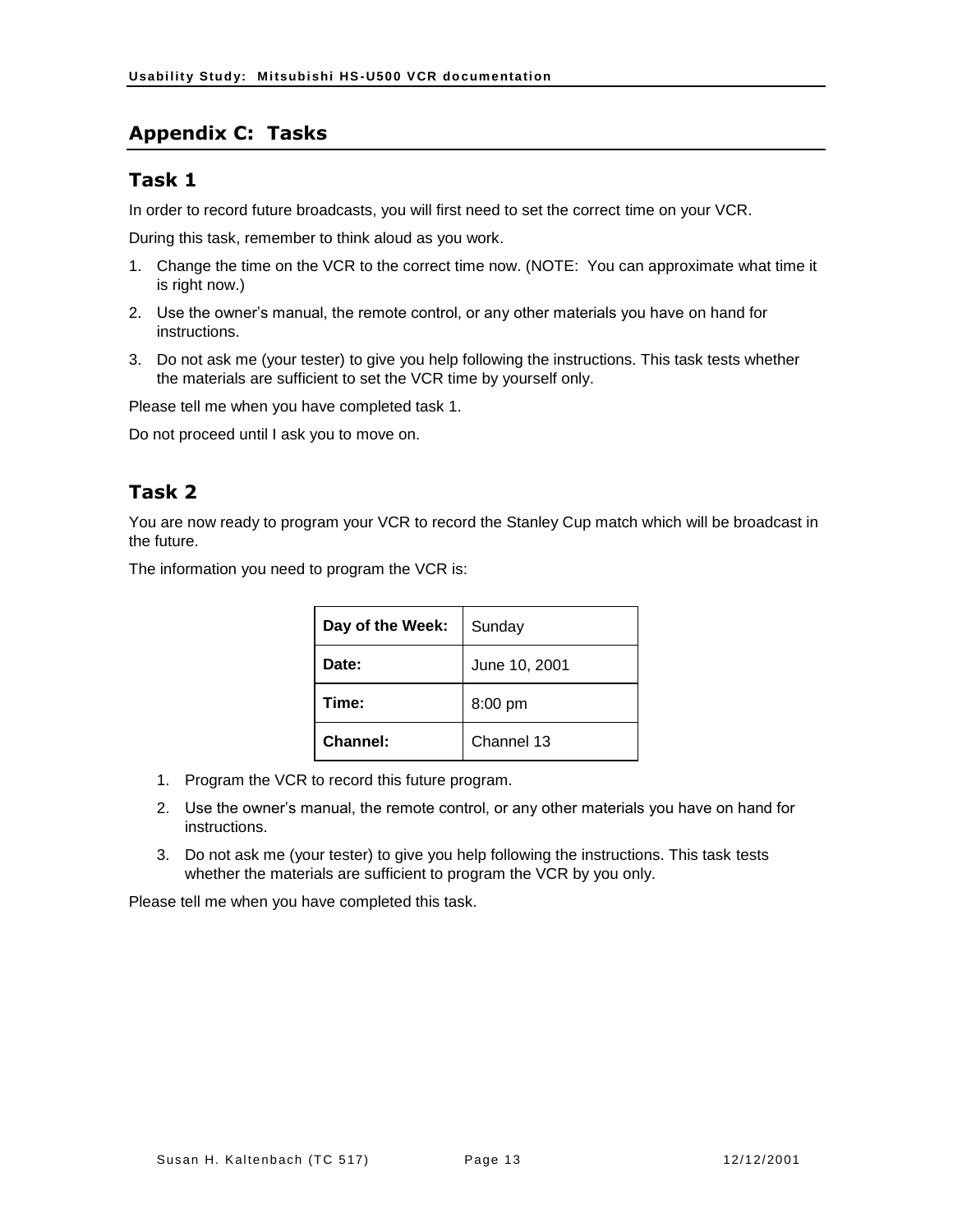# <span id="page-13-0"></span>**Appendix D: Post-test questionnaire**

This post-test questionnaire gives me information on how you feel about the Mitsubishi HS-U500 VCR documentation. For each question, choose from the answers provided and check that box. If you want to make additional comments, a space has been supplied under each question.

| $\mathbf{1}$   | Overall, programming the Mitsubishi HS-U500 VCR was:                                             |                |                                      |                         |                       |  |  |
|----------------|--------------------------------------------------------------------------------------------------|----------------|--------------------------------------|-------------------------|-----------------------|--|--|
|                | Very Easy<br>( )                                                                                 | Easy<br>( )    | Neither Easy nor Difficult<br>( )    | <b>Difficult</b><br>( ) | Very Difficult<br>( ) |  |  |
|                | Comment:                                                                                         |                |                                      |                         |                       |  |  |
|                |                                                                                                  |                |                                      |                         |                       |  |  |
| 2              | Was the owner's manual was helpful or hindering in setting the VCR's time:                       |                |                                      |                         |                       |  |  |
|                | Very Helpful<br>( )                                                                              | Helpful<br>( ) | Neither Helpful nor Hindering<br>( ) | Hindering<br>( )        | Very Hindering<br>( ) |  |  |
|                | Comment:                                                                                         |                |                                      |                         |                       |  |  |
|                |                                                                                                  |                |                                      |                         |                       |  |  |
| 3              | Was the owner's manual was helpful or hindering in setting the VCR to record a future broadcast? |                |                                      |                         |                       |  |  |
|                | Very Helpful<br>( )                                                                              | Helpful<br>( ) | Neither Helpful nor Hindering<br>( ) | Hindering<br>( )        | Very Hindering<br>( ) |  |  |
|                | Comment:                                                                                         |                |                                      |                         |                       |  |  |
|                |                                                                                                  |                |                                      |                         |                       |  |  |
| 4              | Was it easy to find information in the owner's manual?                                           |                |                                      |                         |                       |  |  |
|                | Very Easy<br>( )                                                                                 | Easy<br>( )    | Neither Easy nor Difficult<br>( )    | <b>Difficult</b><br>( ) | Very Difficult<br>( ) |  |  |
|                | Comment:                                                                                         |                |                                      |                         |                       |  |  |
|                |                                                                                                  |                |                                      |                         |                       |  |  |
| 5              | Did you find operating the VCR remote control to be                                              |                |                                      |                         |                       |  |  |
|                | Very Easy<br>( )                                                                                 | Easy<br>( )    | Neither Easy nor Difficult<br>( )    | <b>Difficult</b><br>( ) | Very Difficult<br>( ) |  |  |
|                | Comment:                                                                                         |                |                                      |                         |                       |  |  |
|                |                                                                                                  |                |                                      |                         |                       |  |  |
| 5              | Did you find the VCR's on-screen menus to be helpful or hindering?                               |                |                                      |                         |                       |  |  |
|                | Very Helpful<br>( )                                                                              | Helpful        | Neither Helpful nor Hindering        | Hindering<br>( )        | Very Hindering<br>( ) |  |  |
|                | Comment:                                                                                         |                |                                      |                         |                       |  |  |
|                |                                                                                                  |                |                                      |                         |                       |  |  |
| $\overline{7}$ | Would you recommend this VCR to someone less technically<br>experienced than yourself?           |                |                                      | $( )$ Yes<br>$( )$ No   |                       |  |  |
|                | Comment:                                                                                         |                |                                      |                         |                       |  |  |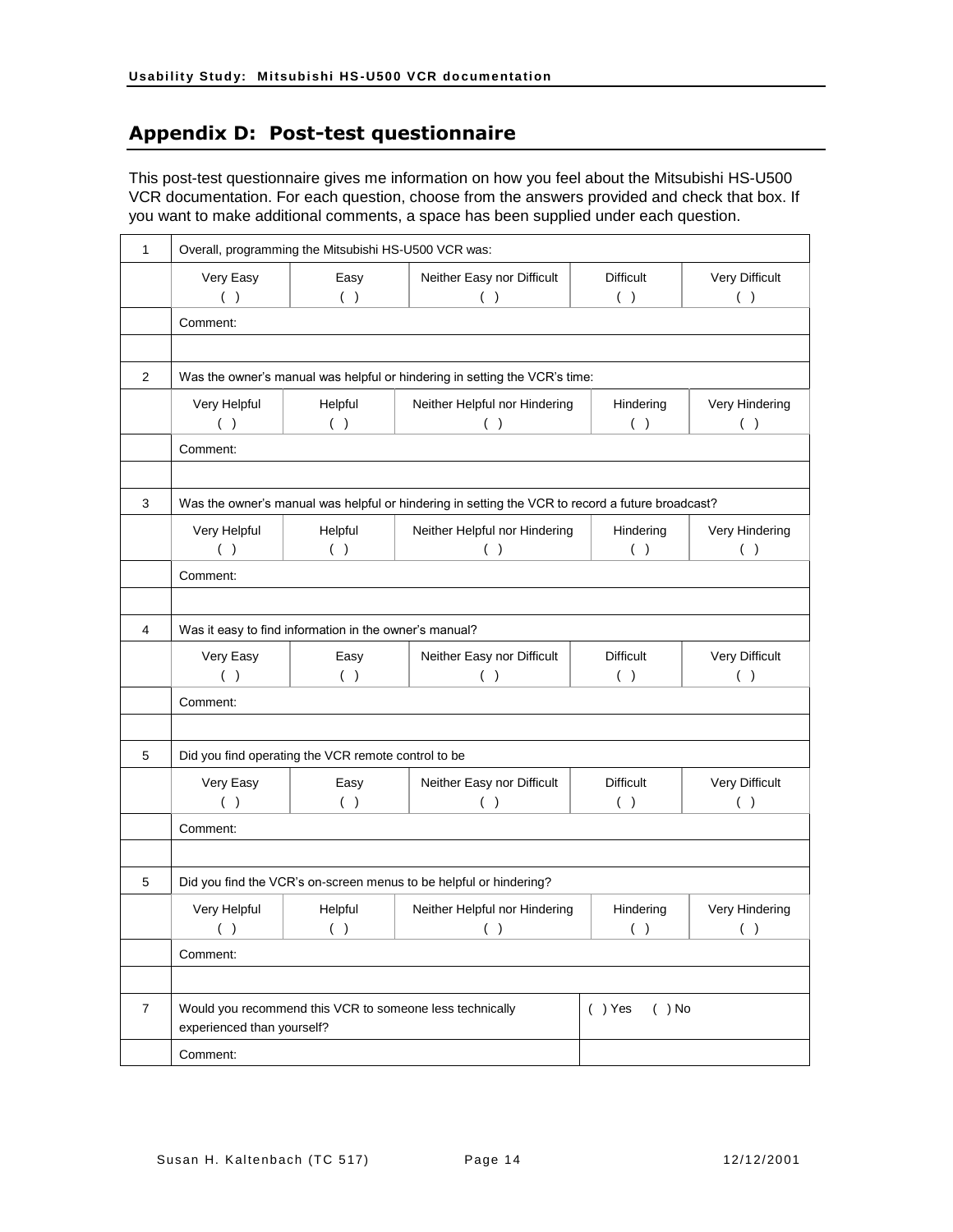# <span id="page-14-0"></span>**Appendix E: Script for test administrator**

| Check here when<br>completed | Participant enters the room. Tester introduces herself.                                                                                                                                                                                                                                                            |
|------------------------------|--------------------------------------------------------------------------------------------------------------------------------------------------------------------------------------------------------------------------------------------------------------------------------------------------------------------|
|                              | Hello, my name is Susan Kaltenbach and I will be the administrator for this usability test.                                                                                                                                                                                                                        |
|                              | Right now, I am reading from a script. By doing so, I will be able to make sure that every<br>participant has the same interaction with me and the same environment. This is<br>important when conducting a study.                                                                                                 |
|                              | Today I will be observing you as you perform two tasks on the Mitsubishi HS-U500<br>VCR. I will ask you to complete a questionnaire, and then I will give you two tasks to<br>perform                                                                                                                              |
|                              | A part of you (your hands and shoulders) will be videotaped during this procedure, but<br>you will remain anonymous. Your face and full name will not be shown or used.                                                                                                                                            |
|                              | Walks to video camera.                                                                                                                                                                                                                                                                                             |
|                              | Would you like to look through the viewfinder of this video camera to see what I am<br>filming? (If yes) You can see that we will be recording only your hands, the VCR, and<br>the TV screen.                                                                                                                     |
|                              | Let's return to the testing area.                                                                                                                                                                                                                                                                                  |
|                              | During this procedure, I am going to ask you to use the "talk-aloud protocol." This is a<br>very common way for researchers to gather opinions from participants. A talk-aloud<br>protocol means that you talk aloud as you perform the task. I will prompt you if you<br>become silent.                           |
|                              | Let me give you an example of the talk-aloud protocol as I open the user's manual and<br>try to find out how to display English as my language on the VCR.                                                                                                                                                         |
|                              | Pick up manual, perform task while using talk-aloud protocol.                                                                                                                                                                                                                                                      |
|                              | Do you understand how to use the talk-aloud protocol? Please let me know if you would<br>like to practice before we begin.                                                                                                                                                                                         |
|                              | Let's move on to the actual usability study. First, I am going to ask you to complete a<br>consent form. This form states that you are giving me permission to use the video tape<br>of this session for purposes of my usability report only. Please let me know if you have<br>questions about the consent form. |
|                              | Hands form to participant. After consent form is completed,                                                                                                                                                                                                                                                        |
|                              | Next, I would like you to complete a pre-test questionnaire. This form helps me<br>determine what your skill level is. Please let me know if you have questions as you<br>complete this form.                                                                                                                      |
|                              | When form is returned:                                                                                                                                                                                                                                                                                             |
|                              | Thank you. We will now begin the actual study.                                                                                                                                                                                                                                                                     |
|                              | I am now going to give you a scenario description. This will describe what role you will<br>be playing, and what you want to do in that role. Please read the scenario and let me<br>know if you have any questions about the role you will be playing. Let me know when                                           |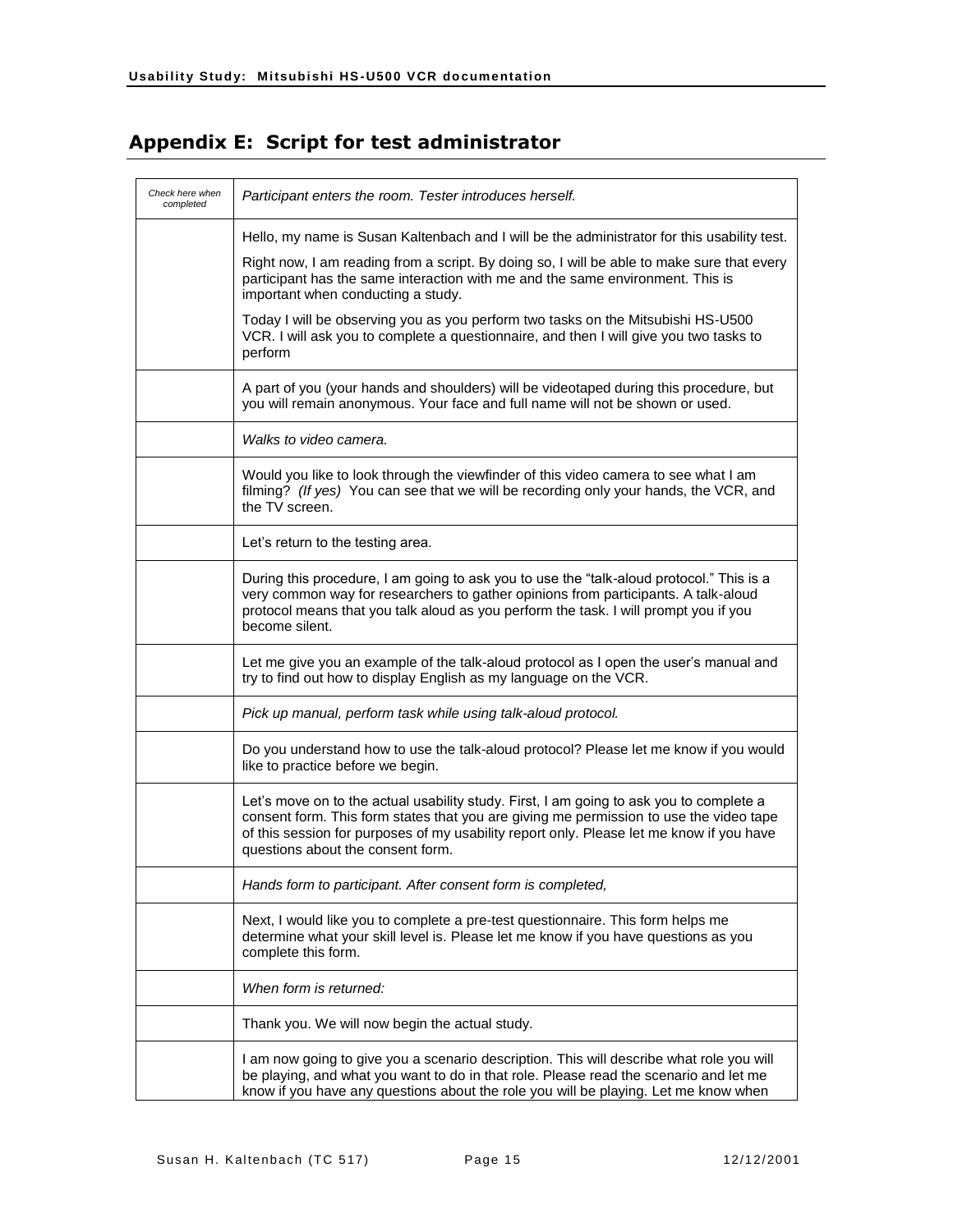| you are finished reading the scenario.                                                                                                                                                                                                                                                                                                             |
|----------------------------------------------------------------------------------------------------------------------------------------------------------------------------------------------------------------------------------------------------------------------------------------------------------------------------------------------------|
| Participant indicates that they are done reading the scenario.                                                                                                                                                                                                                                                                                     |
| This is where you learn what tasks you need to perform in your role as the hockey fan. I<br>am going to give you two tasks to perform. Please do not turn over the top sheet until I<br>ask you to do so.                                                                                                                                          |
| Hands task packet to participant.                                                                                                                                                                                                                                                                                                                  |
| Let's get started on your first task. Remember that I need you to "think aloud" as you<br>work. If you fall silent, I will give you a prompt to restart talking. Since this study is<br>examining the owner's manual, you have to rely solely on its contents to perform the<br>task. I will not be able to answer your questions about this task. |
| Please turn over the top sheet and begin working on task 1 only.                                                                                                                                                                                                                                                                                   |
| Participant begins work on task 1. Notes are taken on the study log. If participant falls<br>silent, prompt for restarting the talking.                                                                                                                                                                                                            |
| Participant indicates that Task 1 is complete.                                                                                                                                                                                                                                                                                                     |
| Now we are ready to start the second part of the study. Please use the same<br>procedures and protocols as the first task.                                                                                                                                                                                                                         |
| Please turn over the top sheet and begin working on task 2 only.                                                                                                                                                                                                                                                                                   |
| Participant begins work on Task 2. Notes are taken on the study log. If participant falls<br>silent, prompt for restarting the talking.                                                                                                                                                                                                            |
| Participant indicates that task 2 is complete.                                                                                                                                                                                                                                                                                                     |
| Great! You have finished the tasks for this usability study. I am now going to give you a<br>post-test questionnaire to ask you some specific questions about your experience with<br>this VCR. If you have any questions on completing this form, please let me know.                                                                             |
| Give participant the post-test questionnaire form. Form is completed and returned to<br>tester.                                                                                                                                                                                                                                                    |
| Tester reviews the form, and then conducts a short interview with the participant to<br>further explain their answers. Answers are recorded on the log.                                                                                                                                                                                            |
| Is there anything else you would like to add about your experiences today?                                                                                                                                                                                                                                                                         |